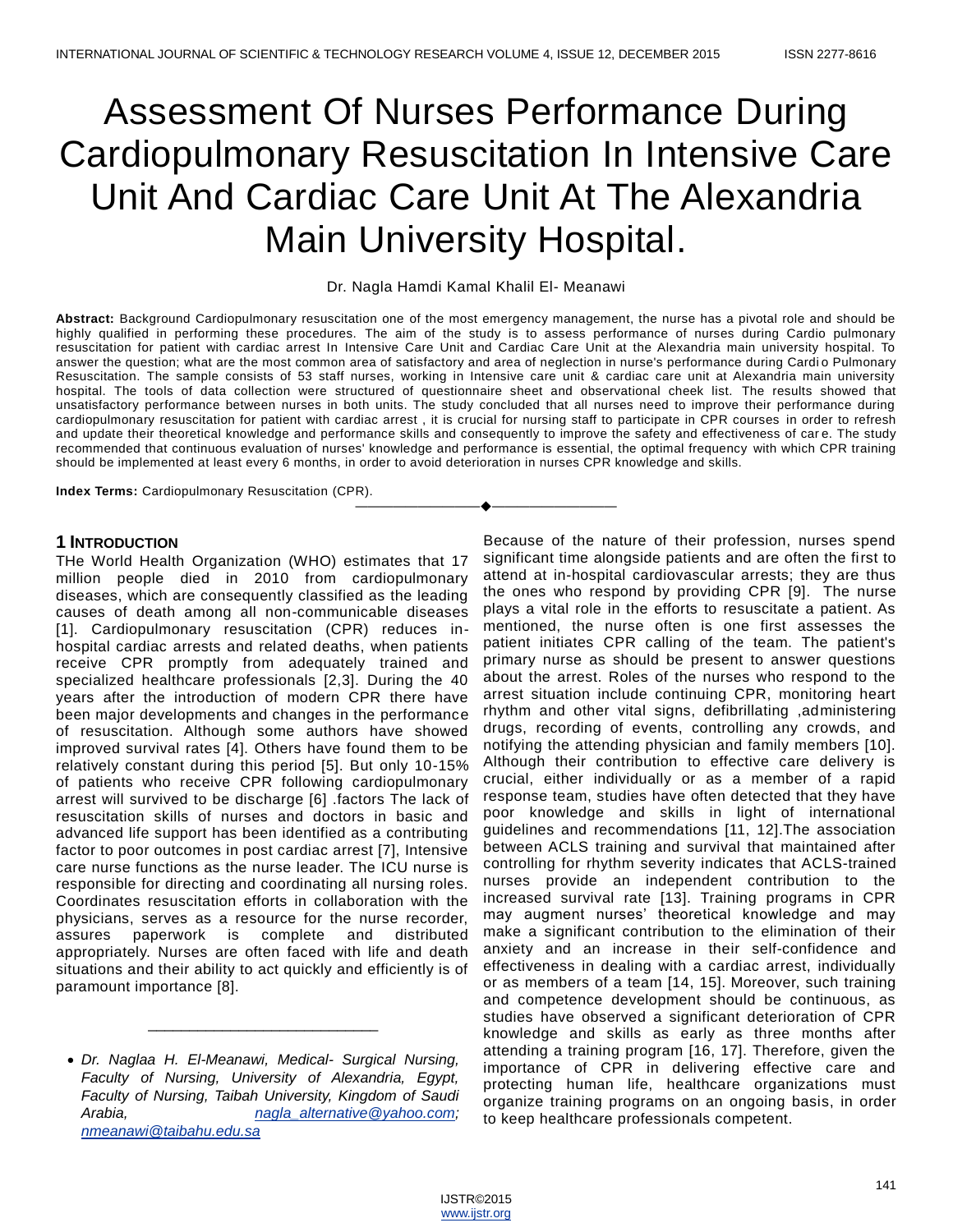## **2. MATERIALS AND METHODS:**

**Design:** A descriptive design was used to assess nursing performance during cardiopulmonary resuscitation for patients with cardiac arrest in intensive care unit and cardiac care unit at the Alexandria main university hospital, Alexandria.

**Setting:** This study was conducted at two units: - cardiac care unit (28 nurse: - 10 bachelor degree & 18 secondary school) and intensive care unit include (30 nurse) which commonly have cardiac arrested patient at the Alexandria main university hospital.

**Subjects of the study:** The subject of the study includes a convenience sample of 58 staff nurses in both units (ICU & CCU) at the Alexandria main university hospital. Five nurses were excluded in the pilot study; the final sample size was 53 staff with different qualifications (Secondary school or technical school and bachelor degree).

**Tools for data collection:** Data was collected using the following two different tools: Cardiopulmonary resuscitation questionnaire sheet to assess the nurse's knowledge. 2- Cardiopulmonary resuscitation observation check list to assess the nurse's performance about.

#### **1-Cardiopulmonary resuscitation questionnaire sheet:**

It was developed by the researcher to assess nurse's knowledge regarding nursing care during cardiopulmonary resuscitation for patients with cardiac arrest .It was constructed and reviewed utilizing the most recent and relevant literature It was written in Arabic language in the form of multiple – choice questions . It included the following parts:

Part (A) That includes socio demographic variables such as, (age, educational level, occupation, marital status, years of experience in unit and training program ….......etc.)

Part (B) it was designed to assess nurse's knowledge about nursing care during cardiopulmonary resuscitation for patients with cardiac arrest. This part includes questions about CPR and nursing care of patients with cardiac arrest covered the following items:

- Basic knowledge about cardiac arrest includes (definition, causes, signs & nursing management). (5 items)
- Nursing care during CPR and complications. (12 items)
- External defibrillation, uses & complications. (9 items)
- Emergency drugs used during cardiac arrest and common side effect. (3 items)
- Nursing care for tracheostomy & suctioning care. (2 items)
- Crash cart include content &preparation (2 items)

### **Knowledge scoring system:**

All knowledge variables were weighted according to the items included in the answer of each question. The grading system for the answer; "10" score for correct answer and "zero" score for incorrect answer. The data collected from the knowledge test was computed and the test received a grade out of 330point, the scores were allocated as follows:

| Items                                                                  | Questio<br>ns   | Scores<br><i>in</i><br>points |
|------------------------------------------------------------------------|-----------------|-------------------------------|
| *Basic knowledge about cardiac arrest&<br>Nursing management.          | 5               | 50                            |
| *Nursing care during CPR and<br>complications.                         | 12              | 120                           |
| *External defibrillation .uses & complications                         | 9               | 90                            |
| *Emergency drugs used during cardiac<br>arrest<br>&common side effect. | 3               | 30                            |
| *Nursing care for tracheostomy and<br>suctioning<br>Care.              | 2               | 20                            |
| *Crash cart include content & preparation                              | 2               | 20                            |
| Total questions                                                        | 33Ques<br>tions | 330<br>points                 |

The score of knowledge test expressed as percent from a maximum of 330 points as follow:-

- Satisfactory: Started from 65% and above.
- Unsatisfactory: Below 65%.

### **II- Cardiopulmonary resuscitation observational check list:**

The researcher based on the evolutional check list for nurse's practice during CPR. Developed by (Hinze, 2004 & Smith et al., 2004) [18, 19]. It was modified by the researcher, and presented to a jury professor's expertise from medical surgical nursing department, faculty of nursing. That is to suit the hospital standard and check its clarity, their comments and suggestions were taken into consideration, and the final form was developed. The observational check list was used to evaluate practices of nurses about nursing care for patients with cardiac arrest three times. The tool covered all the procedure about nursing care for patient with cardiac arrest & CPR. Such as:

I- CPR procedure (two rescuers).

Emergency medication (preparation, procedure, administration IV infusion& evaluation).

External defibrillation.

Nursing care for tracheostomy and Suctioning care.

Crash cart include. (Content &preparation).

#### **Practice scoring system:**

Regarding to a scoring system for practicing of the studied nurses, a check list was assigned to score according to its number of sub-items. For each sub-item , the participant is assigned (3) score if done correctly for three times of observation , (2) score if done correctly two times out of three observation ,(1) score if done correctly ones time out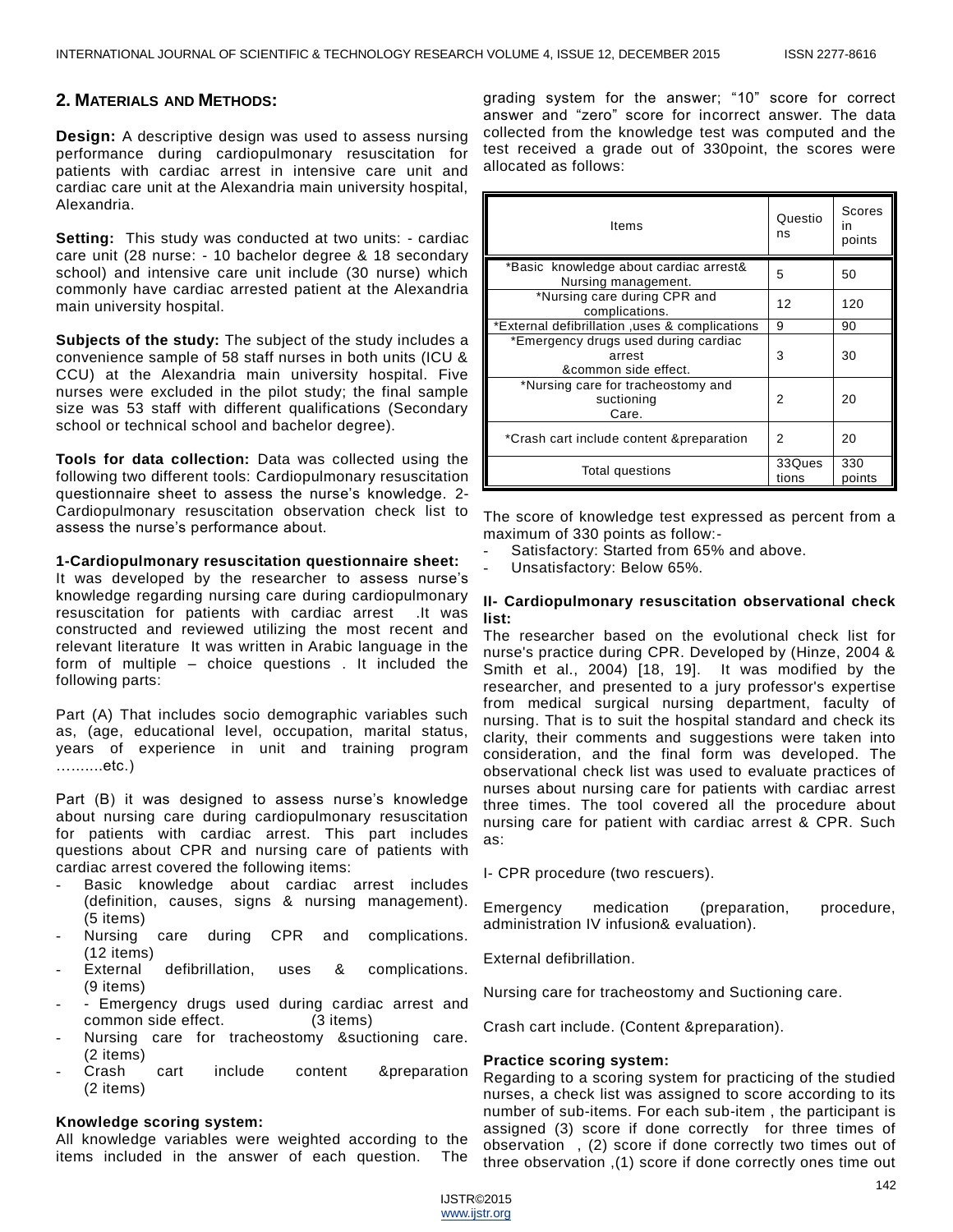of three observation and (zero) score if done incorrectly. The scoring system of the tool check list was computed and the sheet received a grade out of total 366 points.

| Items                                            | Questions | Scores<br>in points |
|--------------------------------------------------|-----------|---------------------|
| *CPR(tow rescuer):-<br>- For unresponsiveness.   | 3 steps   | 9                   |
| - For air way.                                   | 13steps   | 39                  |
| - When getting tired.                            | 6 steps   | 18                  |
| * Emergency medication :-<br>- Preparation       | 5 steps   | 15                  |
| - Procedure.                                     | 10 steps  | 30                  |
| - Administration of IV infusion.                 | 14 steps  | 42                  |
| - Evaluation.                                    | 5 steps   | 15                  |
| External Defibrillator :-<br>- During procedure. | 18 steps  | 54                  |
| - Post procedure care of equipment.              | 5 steps   | 15                  |
| - Post procedure care of patient.                | 6 steps   | 18                  |
| * Suctioning care.                               | 28 steps  | 84                  |
| *Crash cart (content &preparation).              | 9 steps   | 27                  |
| <b>Total Items</b>                               | 122 steps | 366<br>points       |

The score of practice test expressed as percent from a maximum of 366 points as follow:-

- Satisfactory: Started from 65% and above.
- Unsatisfactory: Below 65%.

# **Operational Design:**

#### **A- The preparatory phase:**

Reviewing the available literature concerning the topic of the study using books, articles periodical and magazines was done to identify the nursing care provided during cardiopulmonary resuscitation. Also questionnaire was designed for nurses. More over observational checklist was developed to assess nursing care provided during cardiopulmonary resuscitation. Content of Validity was done by a jury of professors from the medical surgical nursing department, faculty of nursing. That is to check the relevancy, coverage content and clarity of the questions. Accordingly, modifications were done

#### **Pilot study:**

A pilot study was carried out on 10% of subject. It was done to test the clarity and practicality of the tools, the results of the data obtained from the pilot study helped in modification of the tools; items were corrected or added as needed. Accordingly modifications were done and the final form was developed. The sample & results from the pilot study were not included in the main statistical sample.

#### **C. Field work:**

Field study was conducted during the period from the beginning of October (2014) to the end of January (2015). The researcher visited the Hospital, three days weekly (morning & afternoon) to collect the data by using previous tools. The questionnaire sheet was administered by the researcher to nurses either individually or in groups in their work place in both units. And explanation of the questionnaire sheet was done by the researcher. The

observational checklist was utilized by the researcher to assess nurse's performance. The assessment of nursing performance was done through three time of observation; the researcher spent four hours/day in observing nurses during morning & afternoon shift. The researcher observed each nurse three times for each skill.

#### **Administrative design:**

Formal approval was written and presented to the Dean of faculty of nursing and sent to the directors of the hospital and matrons of the two units. The letter included the title, aim of the study and setting where the study would be conducted.

#### **\* Protection of human rights:-**

After an official permission to conduct the study was obtained by researcher from Alexandria main university hospital. Nurses were informed of the aim and nature of the study. The investigator emphasized that the participation is voluntary and confidentiality and anonymity of the subject will be assured through coding of data

#### **Statistical design:**

Upon completion of data collection, variables included in each data collection sheets (sociodemgraphic data sheet and observational sheet) were coded prior to computerized data entry used ( Means and standard deviation as well percentage, frequency, t test, f test, X2 test, correlation coefficient ).

#### **Limitation of the study:**

Nurses were often busy in administrative duties, so they take a long time to complete answering the test in one shift.

## **3. RESULTS**

# **Part I: - Characteristics of the studied nurses:**

*Table (1): Number and percentage distribution of the studied nurses is according to their characteristics.*

| Units                                                          | <b>ICU &amp;CCU units</b> |              |  |
|----------------------------------------------------------------|---------------------------|--------------|--|
| ltems                                                          | Number 53                 | Percentage % |  |
| Age(years)<br>< 20                                             | 14                        | 26.4         |  |
| $20 - 26$                                                      | 22                        | 41.5         |  |
| >26                                                            | 17                        | 32.1         |  |
| Marital status: Single                                         | 33                        | 62.3         |  |
| Married                                                        | 20                        | 37.7         |  |
| Level of Education<br>Secondary school                         | 33                        | 62.3         |  |
| Technical school                                               | 5                         | 9.4          |  |
| Bachelor degree                                                | 15                        | 28.3         |  |
| Experience in units (years) $<$ 2                              | 15                        | 28.3         |  |
| 2-4                                                            | 19                        | 35.8         |  |
| >4                                                             | 19                        | 35.8         |  |
| Attending previous training<br>program in last 6 month No      | 32                        | 60.4         |  |
| Yes                                                            | 21                        | 39.6         |  |
| Desire to take refreshing training<br>courses regarding CPR No | 21                        | 39.6         |  |
| Yes                                                            | 32                        | 60.4         |  |

Table (1) This table shows that nurse's age, finding of the

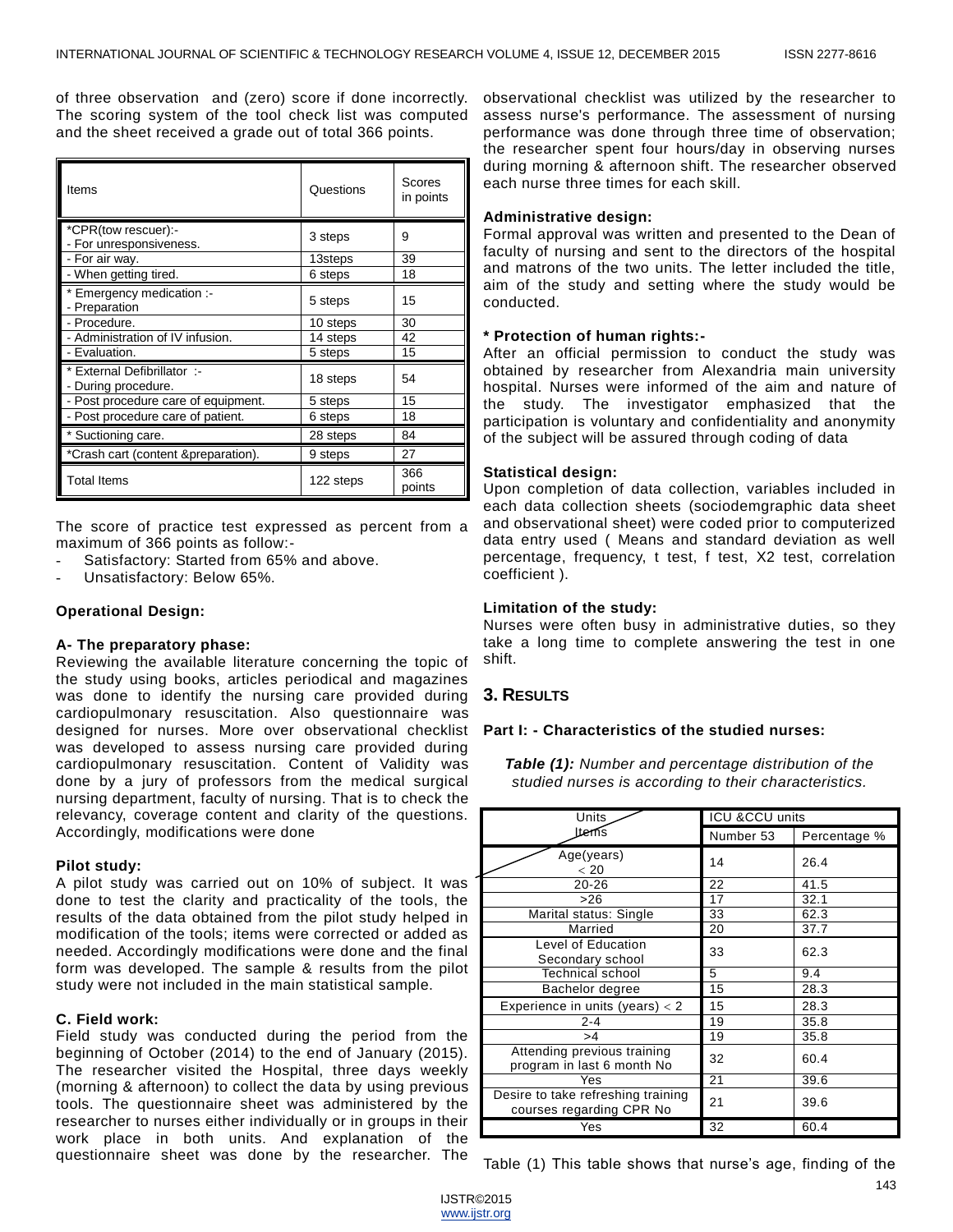present study revealed that less than half (41.5%) were in the age group (20 – 26years). As regard their level of education it was found that the more than half of them (62.3%) were having secondary school in nursing. As regard, their marital status was found (62.3%) were single .It is clear that the years of experience (35.8%) were >4 years, more than half of studied nurse (60.3%) did not receive previous training program in the last 6 month.

## **Part II: Nurse's knowledge working with cardiac arrest patients &nursing care during CPR.**

| Item                                                | before           | After            | <b>Paired t-test</b>              |
|-----------------------------------------------------|------------------|------------------|-----------------------------------|
|                                                     | Mean ± SD        | Mean ± SD        | $P \le 001$ (H.S)<br>$t = 44.697$ |
| <b>Total Nurse's knowledge</b>                      | $5.08 \pm 1.61$  | $18.34 \pm 1.62$ |                                   |
| Nurse's role in assessing DVT                       | $0.46 \pm 0.58$  | $1.9 \pm 0.24$   |                                   |
| Nursing practice in using<br>mechanical prophylaxis | $19.56 \pm 3.51$ | $60.38 \pm 3.72$ | $t=55.837$ P $\leq 0.01$ (H.S)    |

The following figure shows that the majority of nurses (83.0%) had satisfactory knowledge level about external defibrillator, use and complication while the minority of nurses (17.0%) had satisfactory knowledge level about nursing care during CPR & their complication, suctioning care and crash cart.



*Figure (1):- Most common satisfactory nurse's knowledge regarding to Cardiac arrest &nursing care during CPR.*

*Table (2): Mean score of nurse's knowledge regarding to cardiac arrest and nursing care during cardiopulmonary resuscitation.*

| Item                                                                            | Knowledge score |
|---------------------------------------------------------------------------------|-----------------|
|                                                                                 | Mean. $+$ S.D   |
| 1-Basic knowledge about Cardiac arrest and<br>nursing management.               | $37.74 + 8.69$  |
| 2-Nursing care during Cardio pulmonary<br>resuscitation and their complication. | $36.96 + 21.51$ |
| 3-Nursing care for external defibrillator, uses<br>and complication.            | $73.7 + 17.01$  |
| 4- Emergency drug used during CPR and<br>common side effect.                    | $26.98 + 6.07$  |
| 5-Nursing care for tracheostomy<br>and<br>Suctioning care.                      | $7.93 + 7.17$   |
| 6-Crash cart content and preparation.                                           | $7.74 + 7.24$   |
| Total knowledge                                                                 | $218.1 + 38.87$ |

This table shows the highest mean score (73.77 +17.01) of nurses knowledge level about nursing care for external defibrillator, while the lowest mean score (7.74+7.24) in nurses knowledge level about crash cart (content & preparation).

## **Part III: - Nurses performance about nursing care for cardiopulmonary resuscitation during cardiac arrest.**

| Table (3):- Number and percentage distribution of studied |
|-----------------------------------------------------------|
| nurses level of performance during cardiopulmonary        |
| resuscitation and external defibrillator.                 |

|                                                    | Satisfactory  |      | Unsatisfactory |      |
|----------------------------------------------------|---------------|------|----------------|------|
| Item                                               | ℅<br>no<br>53 |      | no<br>53       | $\%$ |
| 1- CPR (Two rescuer) :-<br>* For unresponsiveness. | 16            | 30.2 | 37             | 69.8 |
| * For air way.                                     | 16            | 34.0 | 35             | 66.0 |
| * When getting tired.                              | 23            | 43.4 | 30             | 56.6 |
| 2-External Defibrillator:-<br>* During procedure.  | 18            | 34.0 | 35             | 66.0 |
| * Post procedure care of<br>equipment.             | 20            | 37.7 | 33             | 62.3 |
| * Post procedure care of<br>patient                | 24            | 45.3 | 29             | 54.7 |

This table shows that less than half of nurses (45.3%) had satisfactory in nurses performance level about external defibrillation (post procedure care of patient) & and more than half (69.8%) had unsatisfactory nurses performance about CPR (for unresponsiveness). This figure shows that the majority of nurses (71.5%) had unsatisfactory performance about crash cart (content & preparation and more than half (56.6%) had unsatisfactory performance level about emergency medication.

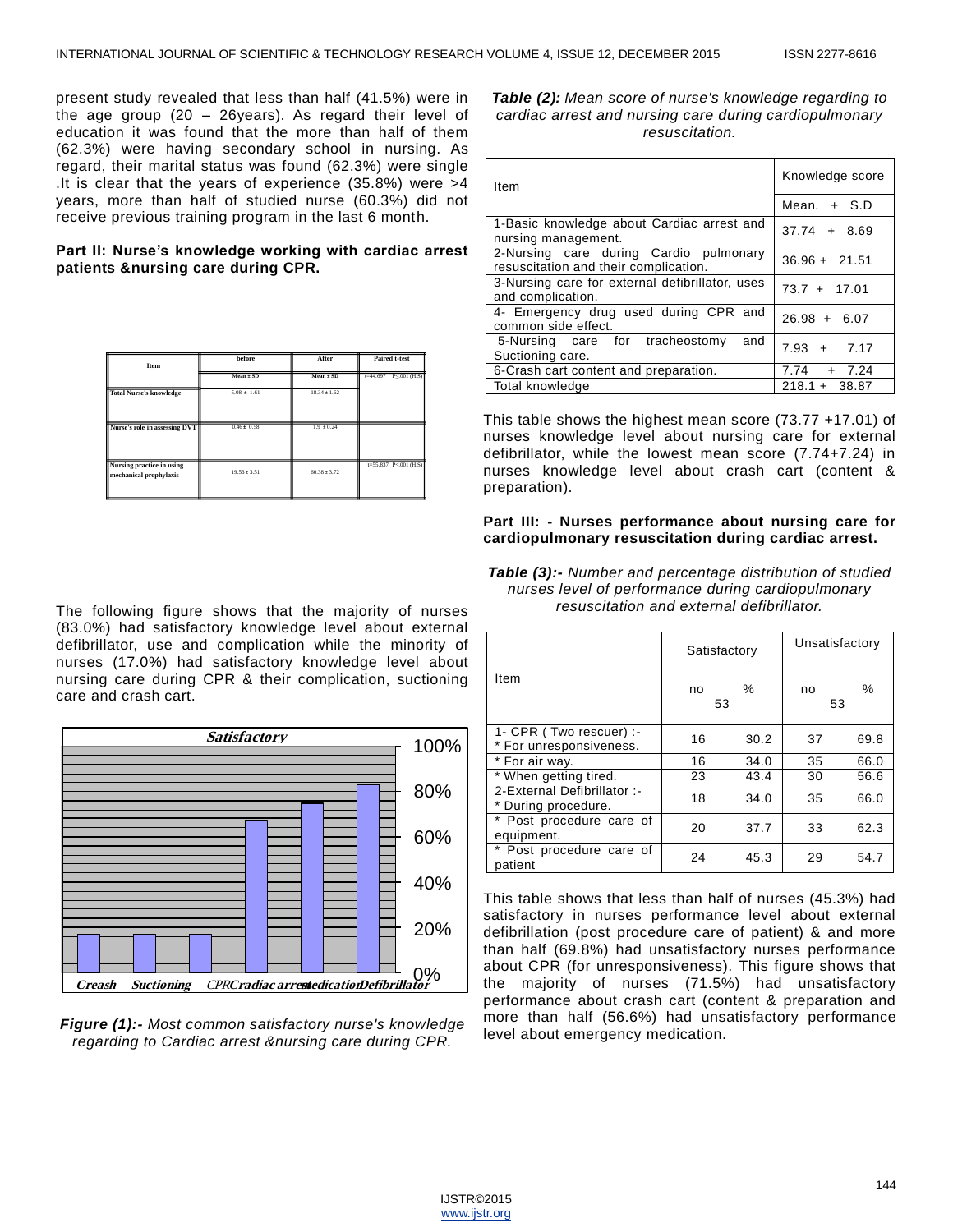

*Figure (2):- Most common unsatisfactory nurse's performance regarding Cardiac arrest &nursing care during CPR.*

#### **Part IV: - The relation between nurses knowledge and practice in relation to their characteristics.**

*Table (4): Relation between knowledge score, age and years of Experience of the studied nurses in both units.*

| Age<br>Years <sub>o</sub>             | <b>NO</b> | Knowledge<br>score/330 | F<br>Test | P<br>Value |
|---------------------------------------|-----------|------------------------|-----------|------------|
| Experience                            |           | $Mean + SD$            |           |            |
| Age(years)<br>< 20                    | 17        | $219.4 + 33.4$         | 0.69      | >0.05      |
| $20 - 26$                             | 29        | $213.8 + 43.1$         |           |            |
| >26                                   | 7         | $232.9 + 32.5$         |           |            |
| Years of<br>experience<br>$<$ 2 years | 15        | $222.5 + 34.6$         |           |            |
| 2-4 years                             | 19        | $204.0 + 41.7$         | 1.44      | >0.05      |
| > 4 years                             | 19        | $225.7 + 41.1$         |           |            |

This table shows high mean score (232.9 + 32.5) between total knowledge and age group (>26 years) .Also high mean score (225.7+ 41.1) between total knowledge and years of experience (> 4years) in both units, (this mean when increase age and years of experience increase knowledge) but without statistical significant.

*Table (5): Relation between knowledge score, level of education and previous training of studied nurses in both units.*

| Knowledge<br>With                | no | Knowledge<br>score/330 |           | F<br>Test | P<br>Value |
|----------------------------------|----|------------------------|-----------|-----------|------------|
|                                  |    | Mean<br>SD             | $\ddot{}$ |           |            |
| Education<br>Secondary<br>school | 33 | 212.1<br>42.4          | $+$       | 3.65      | < 0.05     |
| Technical<br>school              | 5  | 196.0<br>24.1          | $\ddot{}$ |           |            |
| <b>Bachelor</b><br>degree        | 15 | 238.7<br>24.5          | $\ddot{}$ |           |            |
| Previous<br>training<br>Yes      | 21 | 218<br>30.56           | $+$       | т<br>Test | P<br>Value |
| No                               | 32 | 217.5<br>47.5          | $+$       | 0.10      | >0.05      |

The highest knowledge mean score  $(238.7 \pm 24.5)$  was presented by Bachelor degree nurses as regard level of education. There was a significant relation between nurse knowledge scores & Level of education  $P$  value =  $(<0.05)$ .



| Practice With                                                                     | no | Practice score/366       | F<br>Test         | P<br>Value          |
|-----------------------------------------------------------------------------------|----|--------------------------|-------------------|---------------------|
|                                                                                   |    | <b>SD</b><br>Mean<br>$+$ |                   |                     |
| Education<br>Secondary school                                                     | 33 | $234.3 +$<br>15.67       | 1.138             | >0.05               |
| <b>Technical school</b>                                                           | 5  | 227.6<br>20.59<br>$+$    |                   |                     |
| Bachelor degree                                                                   | 15 | 13.68<br>237.8<br>$+$    |                   |                     |
| Previous training<br>Yes                                                          | 21 | $237.72 + 15.67$         | т<br>test         | P<br>Value          |
| No                                                                                | 32 | $233.67 + 14.05$         | 0.89              | >0.05               |
| Desire<br>take<br>to<br>refreshing<br>training<br>courses<br>regarding CPR<br>Yes | 32 | $233.67 + 14.05$         | т<br>Test<br>0.89 | P<br>Value<br>>0.05 |
| No                                                                                | 21 | $237.72 +$<br>15.67      |                   |                     |

In this table, high mean practice score (237.72+ 15.67) related to studies nurses have previous training with practice. Also the highest mean score (237.8+13.68) related to studies nurses about level of education (Bachelor degree) with practice without statistical significant P value =  $(>0.05)$ .

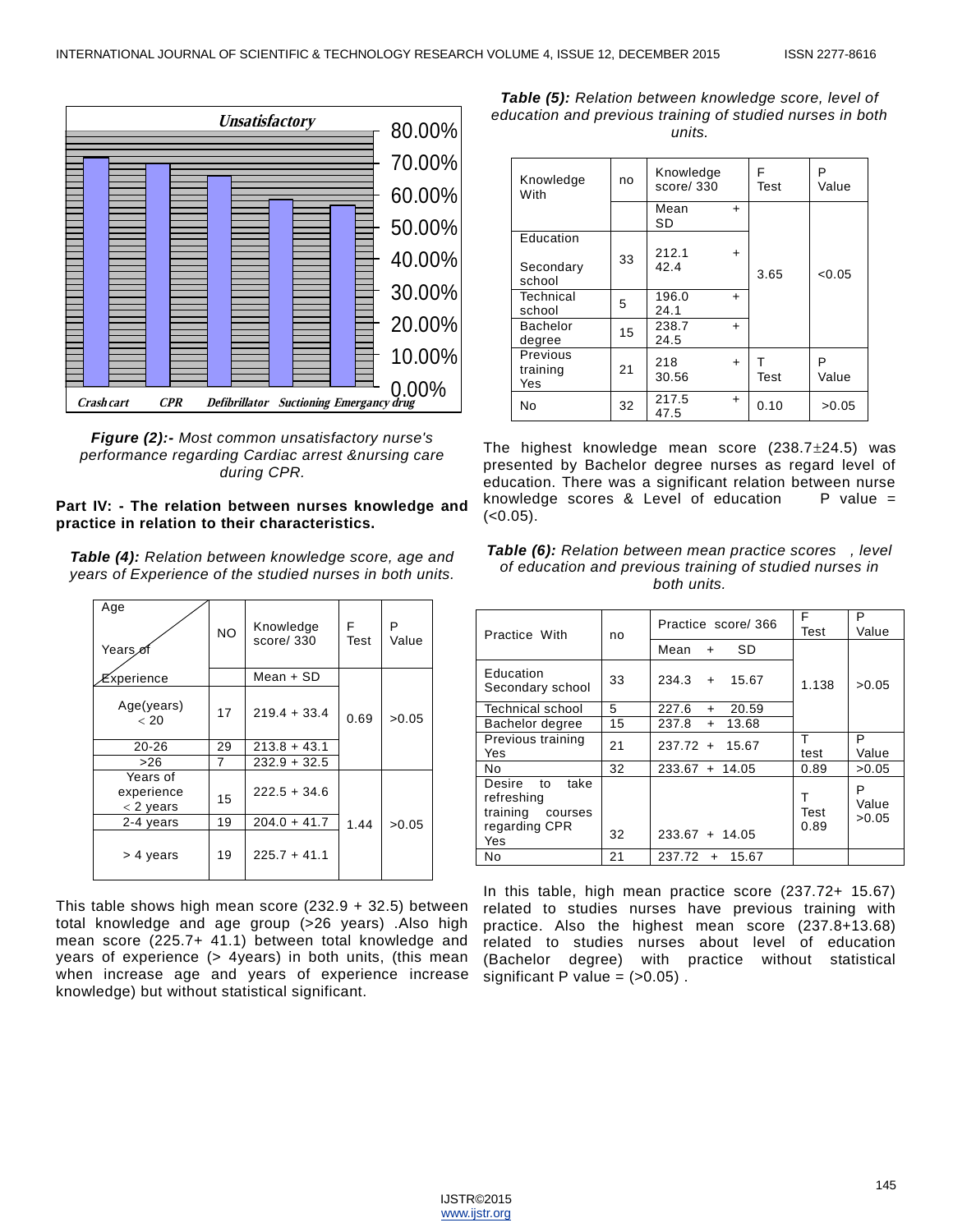|                 | Knowledge      |          |    |               |    |          |  |
|-----------------|----------------|----------|----|---------------|----|----------|--|
| Practice        | Unsatisfactory |          |    | Unsatisfactor |    |          |  |
|                 | Ν<br>о         | %        | No | %             | No | %        |  |
| Unsatisfactor   | 2              | 6.9      | 27 | 93.1          | 29 | 54.      |  |
| Satisfactory    | 5              | 20.8     | 19 | 79.2          | 24 | 45.<br>3 |  |
| Total           |                | 13.2     | 40 | 86.8          | 53 | 100      |  |
| P value $>0.05$ |                | X2 2.225 |    |               |    |          |  |

# *Table (7):- Relation between total knowledge and total practice in both units.*

This table reveals that the majority of nurses (93.1%) had unsatisfactory knowledge and practice. there is no statistically significant in relation between total nurse's knowledge and total nurse practice.

*Table (8):- Correlation coefficient for nurses knowledge, practice, age and years of experience.*

| Units<br>Items                     | <b>ICU &amp;CCU</b> |       |  |
|------------------------------------|---------------------|-------|--|
|                                    |                     | P     |  |
| Age With knowledge                 | 0.21                | >0.05 |  |
| Age With practice                  | 0.41.               | >0.05 |  |
| years of experience with knowledge | 0.21                | >0.05 |  |
| years of experience with practice  | 0.41.               | >0.05 |  |

This table illustrates the positive correlation between practices with age &years of experience without statistical significant. Also this table shows weak correlation between knowledge with age &years of experience.

# **DISCUSSION:**

Cardiopulmonary resuscitation has been recognized as an intra-arrest factor that is associated with a higher percentage of patient survival. [20]. good theoretical knowledge is a prerequisite for nursing staff to provide high quality and effective CPR. Competent and knowledgeable nurses can implement effective CPR interventions to save patients' lives. This study's findings emphasis the importance of increasing the CPR knowledge and skills of the nurses at the Alexandria main university hospital. the present study revealed that the studied nursing staff had unsatisfactory knowledge, since the minority of nurses (17.0%) had satisfactory knowledge level about nursing care during CPR & their complication, suctioning care and crash cart. this finding is consistent with the findings of zaharopoulos and colleagues [21]. the low level of theoretical knowledge can be partly explained by the fact that only 39.6% of the respondents had participated in a CPR training course during the last 6 months prior to the study. although the nursing staff takes part in training programs during their career, very few refresh and update their knowledge and skills on the subject [22]. studies have shown that participation in training courses once every six months contributes to retention of both theoretical knowledge and performance

skills [23, 24, 25]. these highlight the need for continuous training. in relation to nurse's performance regarding to cardiac arrest &nursing care during CPR. it is found that the majority of nurses (71.5%) had unsatisfactory performance about crash cart (content & preparation and more than half (56.6%) had unsatisfactory performance level about emergency medication. this is consistent with findings reported in Ireland 26 (madden 2006:218) [26], and Bahrain (Marzooq & Lyneham 2009:294) [27]. A significant correlation was found between educational level and level of knowledge, as the highest knowledge mean score  $(238.7 \pm 24.5)$  was presented by bachelor degree nurses as regard to level of education. There was a significant relation between nurse knowledge scores & level of education p value =  $( $0.05$ )$ . several studies have shown that patients in hospitals that have greater percentages of nurses with higher education experience lower mortality and complication rates [28,29].the vast majority (60.4%) of respondents expressed their willingness to take part in ongoing CPR refreshing courses. this finding is consistent with (Oermann, Edgren & Maryon 2011:447) [30], who indicated that teaching of the relevant, frequently used CPR skills could increase the survival rate of cardiac arrest victims. a well-trained nursing staff may even evaluate an unconscious patient and consequently begin early CPR until the arrival of a response team, which may improve patient (survival) and hospital (mortality rate) outcomes [31]. the findings from the present study and from others mentioned above indicate the need for good training that will enhance the knowledge level of nurses and consequently the in-hospital health outcomes through more effective care. This is congruent with (Leary & Abella 2008:1) [32], who mentioned that; all nurses should attend mandatory inservice CPR training to prevent life-threatening deterioration in their CPR skills. another study, the authors collected data in every instance of CPR care over the preceding twelve months, before and after implementing the course. the study results showed that the nurses felt confident during the CPR care delivered shortly after the course but that, with time, they felt incapable of performing the competencies without supervision [33]. These results reinforce the need for systematic and more frequent training since, in fact, the acquired knowledge is reduced and abilities are lost if they are not practiced. nevertheless, it should be mentioned that, whilst the sample of the study was quite large, it came exclusively from a single hospital and therefore the study needs to be viewed in that light. A larger nationwide survey may be needed to ascertain whether the findings reported here hold true for all other hospitals, although this might reasonably be expected to be the case.

# **CONCLUSIONS:**

Education and CPR training are provided to nurses during their undergraduate studies; therefore, frequent refresher courses are crucial for keeping them up to date with an intervention that, if properly delivered, may be crucially beneficial for patients in certain circumstances. In this light, the increasing incidence of cardiopulmonary diseases makes continuing CPR training imperative for nursing staff. The present study indicates that there is such a need for frequent refresher nursing courses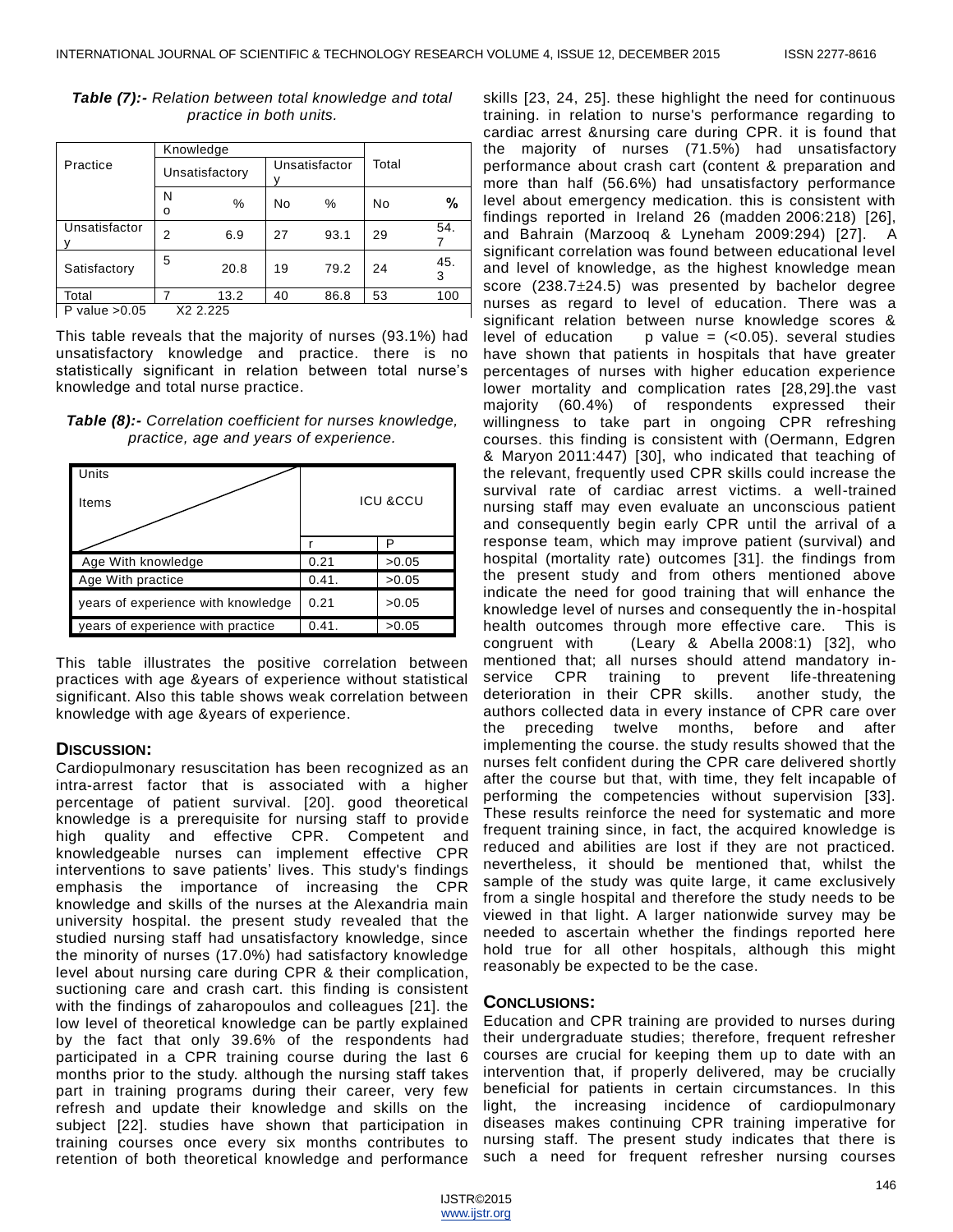regarding CPR technique. This finding should be taken into consideration by health care managers and policy makers [10]Casner M, Andersen D, Isaacs SM (2013) The impact in their business planning.

### **RECOMMENDATIONS:**

- These findings indicate that it is imperative for nurses to receive regular, periodic in-service CPR courses, updating nurses on the latest CPR techniques, technologies and developments.
- The ability of registered nurses to perform BLS and to maintain their CPR skills and knowledge are indispensable professional requirements of all registered nurses working in healthcare settings.
- The optimal frequency with which CPR training should be implemented at least every 6 months, in order to avoid deterioration in nurses CPR knowledge and skills.

## **REFERENCES:**

- [1] World Health Organization (WHO). Global Health Observatory: Non-communicable diseases mortality and morbidity. Available at: [http://www.who.int/gho/ncd/mortality\\_morbidity/](http://www.who.int/gho/ncd/mortality_morbidity/) en/index.html. Accessed 5 February 2013.
- [2] Simmes FM, Schoonhoven L, Mintjes J, Fikkers BG, Vander Hoeven JG. Incidence of cardiac arrests and unexpected deaths in surgical patients before and after implementation of a rapid response system. Ann Intensive Care. 2012, pp. 2- 20.
- [3] Beitler JR, Link N, Bails DB, Hurdle K, Chong DH. Reduction in hospital-wide mortality after implementation of a rapid response team: a long-term cohort study. Critical Care. 2011,pp. 15: 269.
- [4] Peberdy MA, Callaway CW, Neumar RW, et al. Part 9: post-cardiac arrest care: 2013 American Heart Association Guidelines for Cardiopulmonary Resuscitation and Emergency Cardiovascular Care. Circulation. 2010 Nov 2. 122(18Suppl 3):S768- 86. [\[Medline\].](http://reference.medscape.com/medline/abstract/20956225)
- [5] Shultz SC, Cullinane DC, Pasquale MD, Magnant C, Evans SR. Predicting in-hospital mortality during cardiopulmonary resuscitation. Resuscitation 2009; 33(1):13-7.
- [6] Rubertson, Cardiopulmonary cerebral resuscitation present and future perspectives Anaesthesiol Scand 2010; 43: 526-535
- [7] Ranse J, Cardiac arrest: can the in hospital chain of survival be improved? Australasian Emergency Nursing Journal 2011; 9, 23-27.
- [8] Rea TD, Fahrenbruch C, Culley L, et al. CPR with Chest Compression Alone or with Rescue Breathing. N Engl J Med. 2010. 363:423-433. [\[Full Text\].](http://www.nejm.org/doi/full/10.1056/NEJMoa0908993)
- [9] Buck-Barrett I, Squire I. The use of basic life support skills by hospital staff; what skills should be taught? Resuscitation. 2004, pp, 39-44.
- of a new CPR assist device on rate of return of spontaneous circulation in out-of-hospital cardiac arrest. Pre hospital Emergency Care 9: 61–7.
- [11]Grześkowiak M, Bartkowska-Sniatkowska A, Rosada-Kurasińska J, Puklińska K. [Medical personnel in a paediatric hospital do not posses adequate cardiopulmonary resuscitation skills]. Anestezjol Intens Ter. 2009; 41: 234-237. Polish.
- [12]Abella BS, Alvarado JP, Myklebust H, et al. Quality of cardiopulmonary resuscitation during in-hospital cardiac arrest. JAMA. 2005, pp. 293: 305-310.
- [13]Ballew K. Cardiopulmonary resuscitation: Recent advances. Br Med J 2010; 314:1462-6.
- [14]Bakhsha F. Assessing the need of updating the knowledge about cardio-pulmonary resuscitation in experts. J Clin Diagnost Res. 2010, pp. 4: 2512-2514.
- [15] Källestedt ML, Berglund A, Herlitz J, Leppert J, Enlund M. The impact of CPR and AED training on healthcare professionals' self-perceived attitudes to performing resuscitation. Scand J Trauma Resusc Emerg Med. 2012;, pp. 20- 26.
- [16]Smith KK, Gilcreast D, Pierce K. Evaluation of staff's retention of ACLS and BLS skills. Resuscitation. 2008; 78: 59-65.
- [17]Curry L, Gass D. Effects of training in cardiopulmonary resuscitation on competence and patient outcome. CMAJ. 1987; 137: 491-496.
- [18]Hinze. M.M. Nursing Care of Clients Experiencing Surgery. (2004): [File://A:/Nursing](file:///A:/Nursing) care management Nur 3115-htm. P.12-27.
- [19]Smith, S.F., Duell, D.J. & Martin, B.C. (2004): Clinical Nursing Skills, Basic to advanced skills,  $6<sup>th</sup>$  ed. Pearson education, Inc, upper saddle River, New Jersey, pp 1225-1234.
- [20]Sandroni C, Nolan J, Cavallaro F, Antonelli M. Inhospital cardiac arrest: incidence, prognosis and possible measures to improve survival. Intensive Care Med. 2007; 33: 237-245.
- [21]Zaharopoulos P, Prelorentzou C, Merkouris A. Assessment of nurses' knowledge on basic cardiopulmonary resuscitation (B-CPR). Nosileftiki. 2007, pp, 46: 381-389.
- [22]Hopstock LA. Cardiopulmonary resuscitation; use, training and self-confidence in skills. A self-report study among hospital personnel. Scand J Trauma Resusc Emerg Med. 2008,pp, 16- 18.
- [23]Grześkowiak M, Bartkowska-Sniatkowska A, RosadaKurasińska J, Puklińska K. [Medical personnel